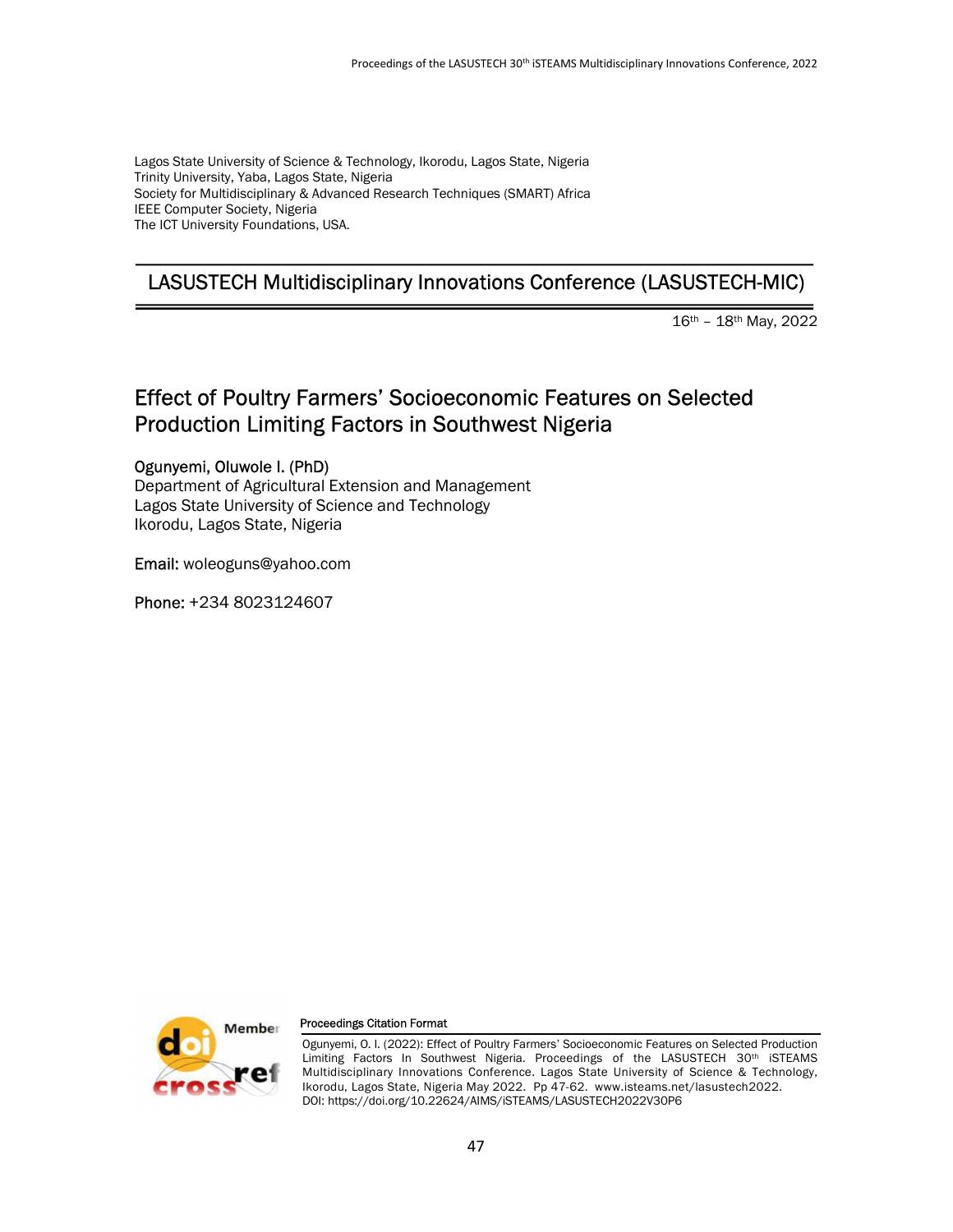# Effect of Poultry Farmers' Socioeconomic Features on Selected Production Limiting Factors in Southwest Nigeria

Ogunyemi, Oluwole I. (PhD)

Department of Agricultural Extension and Management Lagos State University of Science and Technology Ikorodu, Lagos State, Nigeria

#### Abstract

Poultry farmers are faced with many problems that reduce their capacity utilisation. The challenges have made a lot of poultry entrepreneurs to leave the business compellingly. Many interventions have been applied to solve production problems of the poultry farmers but they have not given the desired results. Also, literatures on poultry production in Nigeria are many and growing focusing mainly on production, economic and marketing research questions. Few have linked the socio-economic factors of poultry farmers with production management and challenges. The research, therefore, analysed the effects of socio-economic characteristics of poultry farmers on selected problems of poultry farming. Two-stage sampling procedure was adopted. At the first stage, three states: Ekiti, Lagos and Ondo were purposefully selected and at the second stage, simple random sampling was used to select 320 poultry farmers in the three states out of which 307 were successful for analysis. Data were collected on 10 socioeconomic characteristics and 5 production problems: adverse effect of climate change, disease incidence, high cost of transportation, high feeds cost and high cost of drugs. Frequency distribution, percentage and Probit model were used to analyse data. 76.55%, 63.84%, 68.73% and 67.10% of the farmers were male, married, into farming as main occupation and belonged to cooperative in that order. Poultry farmers using battery cage system have higher likelihood, 0.497, of facing adverse effect of climate change than the farmers using deep litter system while those in Ekiti State have lower likelihood (-0.506) of facing the problem of climate change than those in Ondo and Lagos States. The likelihood of having disease incidence declines with membership of cooperative and increase in years of experience among the poultry farmers with the coefficients of -0.705 and -0.035 respectively. Poultry farmers that are members of cooperative are less likely to have high transportation cost and high cost of feeds as problems from the coefficients of -0.525 and -0.726 correspondingly. Though the probability of having high cost of drugs as production problem increases with age of farmers, older farmers are less likely to have the problem and farmers that have poultry production as main occupation have higher probability of having high cost of drugs than those that are into poultry farming as secondary occupation with the coefficients of 0.156, -0.002 and 0.402 respectively. The study recommends that deep litter system of production should be encouraged among poultry farmers to reduce the adverse effects of climate change. Cooperative membership should be encouraged among the poultry farmers to reduce transportation cost and disease incidence on farms. Also, poultry drug related assistance should be given to the farmers that engage in the enterprise as main occupation which demands the identification of poultry farmers that are into the enterprise as main occupation.

#### Key words: Climate change, Cost of feeds, Cost of drug, Cost of transportation, Poultry farmer, Southwest Nigeria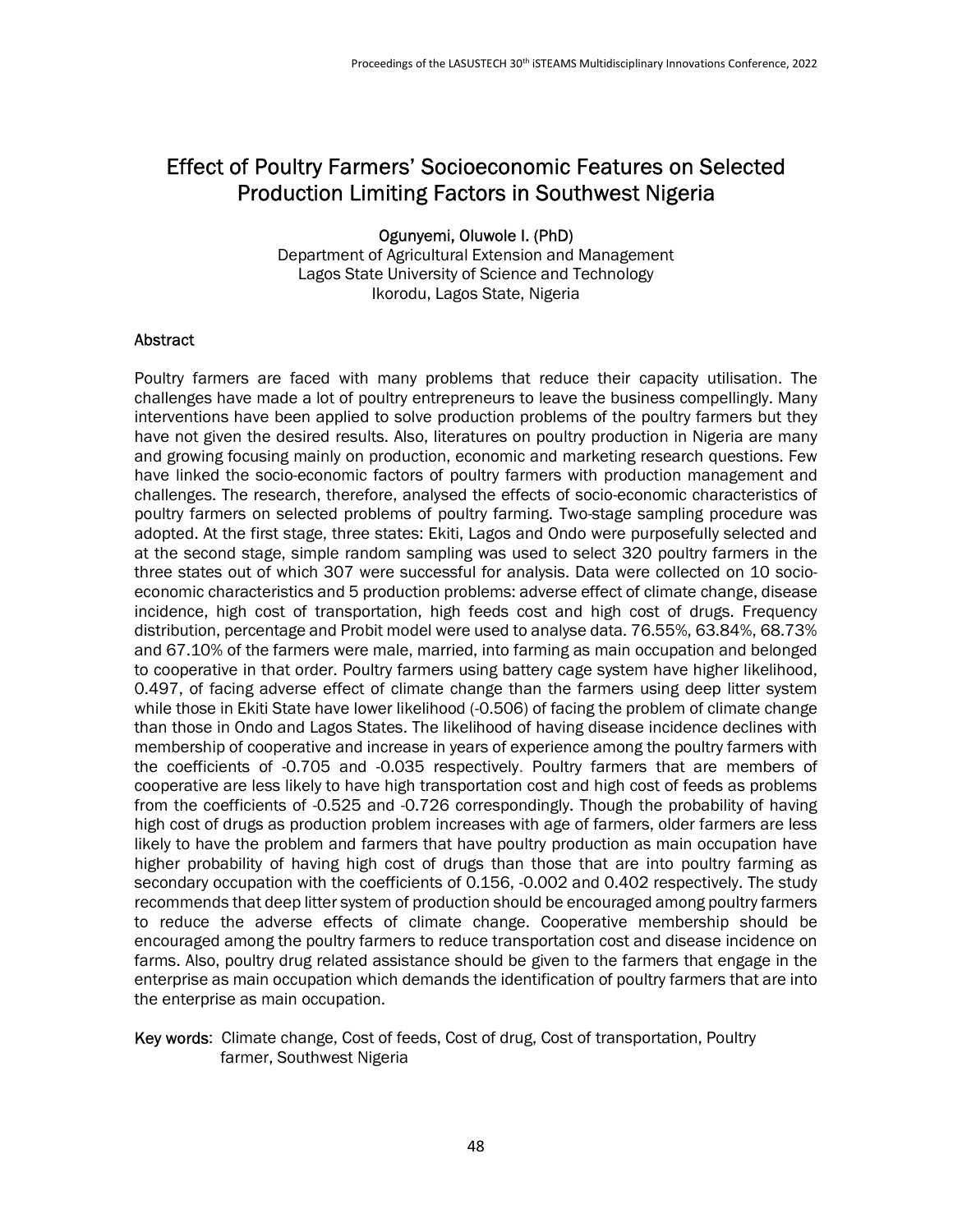## 1. INTRODUCTION

Poultry rearing as an enterprise is faced with many problems. A poultry production problem is any difficult situation that makes the farmer to use more than necessary level of input to get a unit amount of output, incur more cost than necessary to obtain a unit level of output, reduces capacity utilization, and limits the transformation of input to output and which the farmer must resolve or deal with to maximise meat or egg output. The problems of poultry production in Nigeria have been identified by authors including management related problems like poor record keeping, poor management, wrong choice of breed, poor feed supply, inaccurate budgeting and starting too large project (Carter, 2005). Roys Farm (2016) reported poultry production problems as lack of productive breeds, poor housing, poor feeds and feeding, lack of access to drugs, poor management/care, poor training, poor record on expenses and income as well as poor transportation of poultry products. But Obidike (2011) mentioned poultry production problems as poor extension service, poor road network, lack of money to buy information media like newsletter, lack of processing and storage facilities, finance and unfavourable climatic conditions.

Some of these problems in Nigeria ((Alabi et al., 2000) are similar with the report of Jamali et al., (2011) for Pakistan. Perhaps, both being developing countries and poultry problems in the latter are inadequate modern poultry equipment, lack of adequate poultry knowledge rearing, absence of marketing knowledge, lack of modern communication facilities, inadequate infrastructure and logistic support, lack of financial credit, lack of private investment, absence of government help and guidance, problem of getting reasonable price, expensive poultry feed and ingredients as well as low capital base, inefficient and ineffective management, pricing and marketing to diseases. Additional studies of problems relating to farm operations, particularly poultry farm problems, include those of Shiferaw & Muricho (2011), Akinfiresoye & Agbetoye (2013), Adesiji et al. (2013), Meta Economics Consulting Group (2013), Alho (2015), Das (2015), Osakwe (2017), Liverpool-Tasie, Sanou & Tambo (2019), Food and Agricultural Organisation (2020), Bola-Badmus (2020) and Naira Land (2020).

Aromolaran, Ademiluyi & Itebu (2013) reported poultry problems in Ibadan, Oyo State, Nigeria, from the most to least as disease and pest attack, difficulty in credit and loan procurement processes, high cost of drugs and vaccination, market and price fluctuations, lack of technicalknow-how in poultry handling, feed quality availability, high mortality of the birds, healthy breeds availability, high cost of feeds, accessibility of feed and poor infrastructure like water and electricity supply. Mentioning and rating the problems of an enterprise, as executed, are good efforts to give scale of priority in dealing with them by any institutions but may not be sufficient for resolving them. Analysing the problems along the socio-economic features of the farmers, such as shown in figures 1 and 2, is a veritable source of information since all farmers cannot have similar problems; which is the focus of this study.

Adebayo & Adeola (2005) reported that a lot of poultry entrepreneurs have left the business forcefully as a result of problems like high cost of feeds and drugs. Also, lack of foreign exchange in Nigeria to pay for imports is also adversely affecting the importation of feeds and drugs for livestock. All these pose great challenge to the survival and expansion of poultry business in Nigeria towards meeting protein requirements of the populace and assisting the government in achieving adequate local poultry production while sustaining the ban on poultry products importation. Therefore, many interventions have been implemented to solve production problems of the poultry farmers but they have not given the desired results.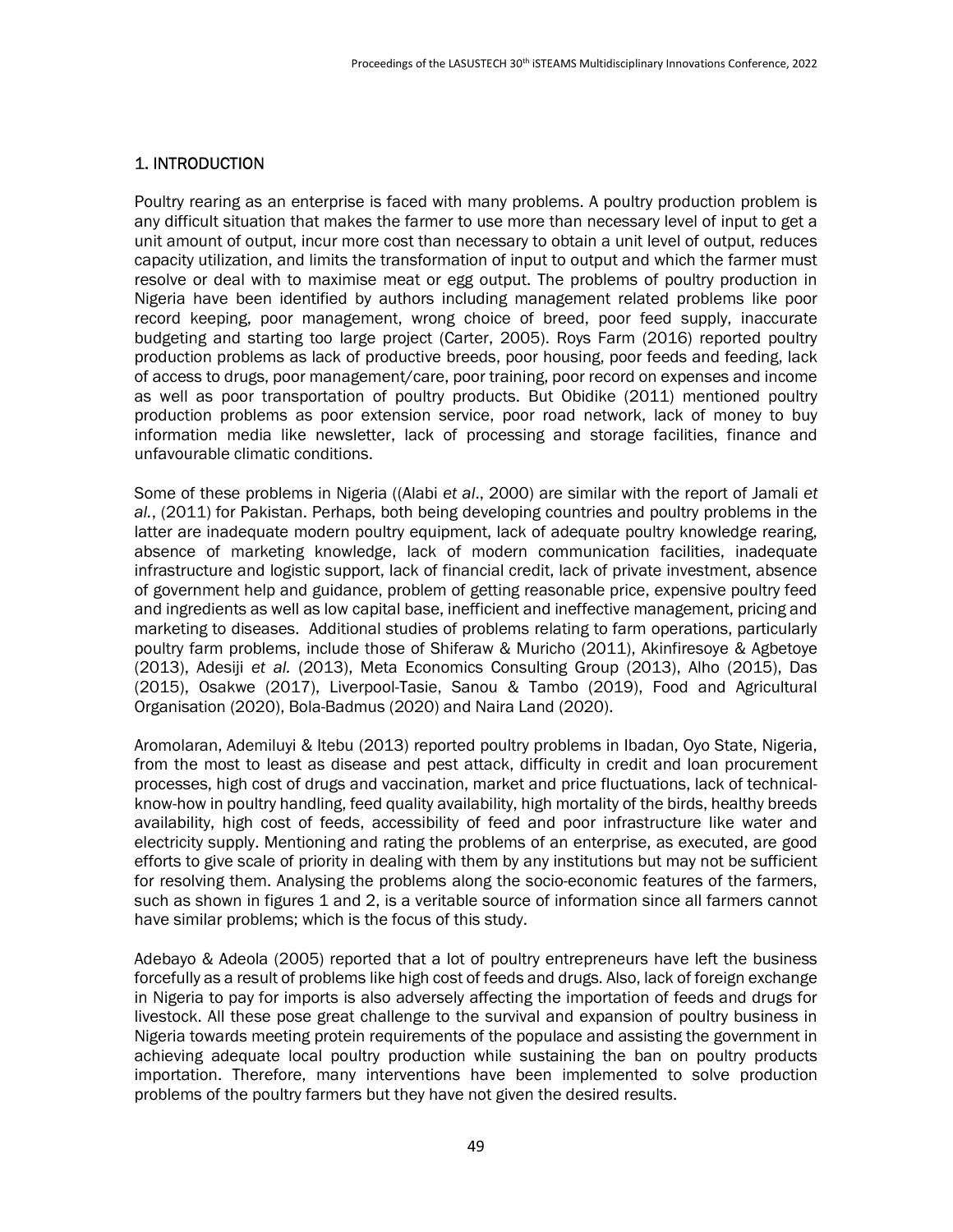

Figure 1: Poultry Keeping Practices in Nigeria Source: Dayo Adetiloye Businees Hub (2022)



Figure 2: Feeding Poultry Birds in Nigeria Source: Adeite (2022)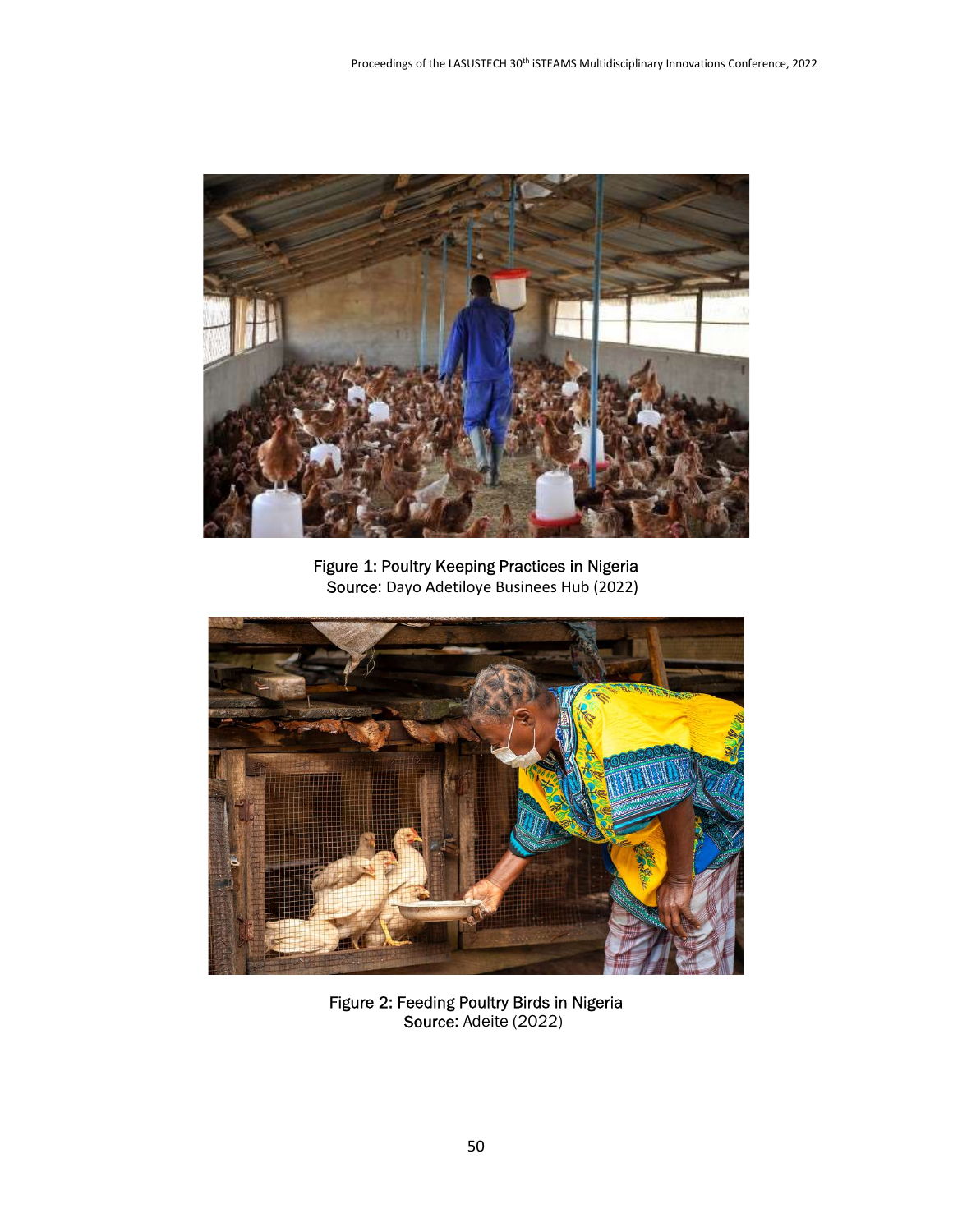This is because such interventions are applied in blanket without considering the specificity of the problems along socio-economic features of the farmers. All poultry farmers cannot face similar problems and where a problem is considered to be common, the perceptions of the farmers about it and its effects vary based on their socio-economic characteristics. The research, therefore, aimed at analysing the effects of socio-economic characteristics of poultry farmers on selected problems of poultry farming. Poultry entrepreneurs that face these problems are small-scale producers and any growth of the sub-sector will be largely through them though it is recognised, in line with (Oosthuysen, 2013), that poultry production systems are mix of family businesses and degrees of commercial operations from small to large scale with diverging modern technology in Nigeria and Africa in general.

The poultry production problems, for this study, are climate change adverse effect, disease incidence, high cost of medication, feeds and transportation as these are key factors in poultry production (Aromolaran, Ademiluyi & Itebu, 2013; Ogunyemi & Ajayi, 2016, Olorunwa, 2018). The socio-economic factors adopted follow those that have been used to analyse poultry production related studies (Oluwafemi, 2015; Jato, 2012; Yusuf & Bukunmi, 2015; Umunna, 2003) including but not limited to age, level of formal education, gender, experience, type of occupation, whether full-time farmer or part-time, household size, membership of social group, religion, marital status, poultry system, stock size and management system.

Since the 1960s literature on poultry production in Nigeria are many and still mounting focusing mainly on production, economic and marketing related studies. Only few, such as Adeola & Adebayo (2005) and Akintunde & Adeoti (2014) directly linked the socio-economic factors of poultry farmers with production and disease management. This research adds to existing literature on poultry study in directly linking production-limiting factors (problems) to the socioeconomic characteristics of poultry farmers. In terms of methodology, the study adopted Probit regression analysis in estimating the relationship between poultry production problems and the farmers' socio-economic characteristics. By analysing poultry production problems along the socio-economic characteristics of individual farmers, it adds to the national efforts of bridging protein deficiency gap, which can be obtained quicker through poultry business (Orakpo, 2011).

### 1.2 Theoretical Framework

The study is guided by behavioural economic dual system theory. There are other behavioural theories like bounded rationality, rational choice, prospect theory and temporary dimensions which deal on decision taking amidst choices but are not applicable to this study. The dual system theory explains decision making as depending on information processing in two different paths (Behavioraleconomics.com, 2016; Evans & Stanovich, 2013; Psychology Glossary, 2016 and Samson, 2016). The first pathway called system 1 stipulates information processing as very fast, non-conscious and automatic and it is not detailed in terms of context and analysis. The system 2, second pathway, is the opposite of system 1 which specifies that information processing is slow, conscious, deliberate and voluntary.

 Further, Systems 2 agrees that decision making through information processing is explicit and detail using working memory. The poultry farmers are faced with decision making through information processing that can either follow either system 1 or system 2. A farmer can involuntarily or voluntarily consider a production limiting factor such as lack of/inadequate/ credit facility as her farm problem which affects the profit maximisation objective adversely.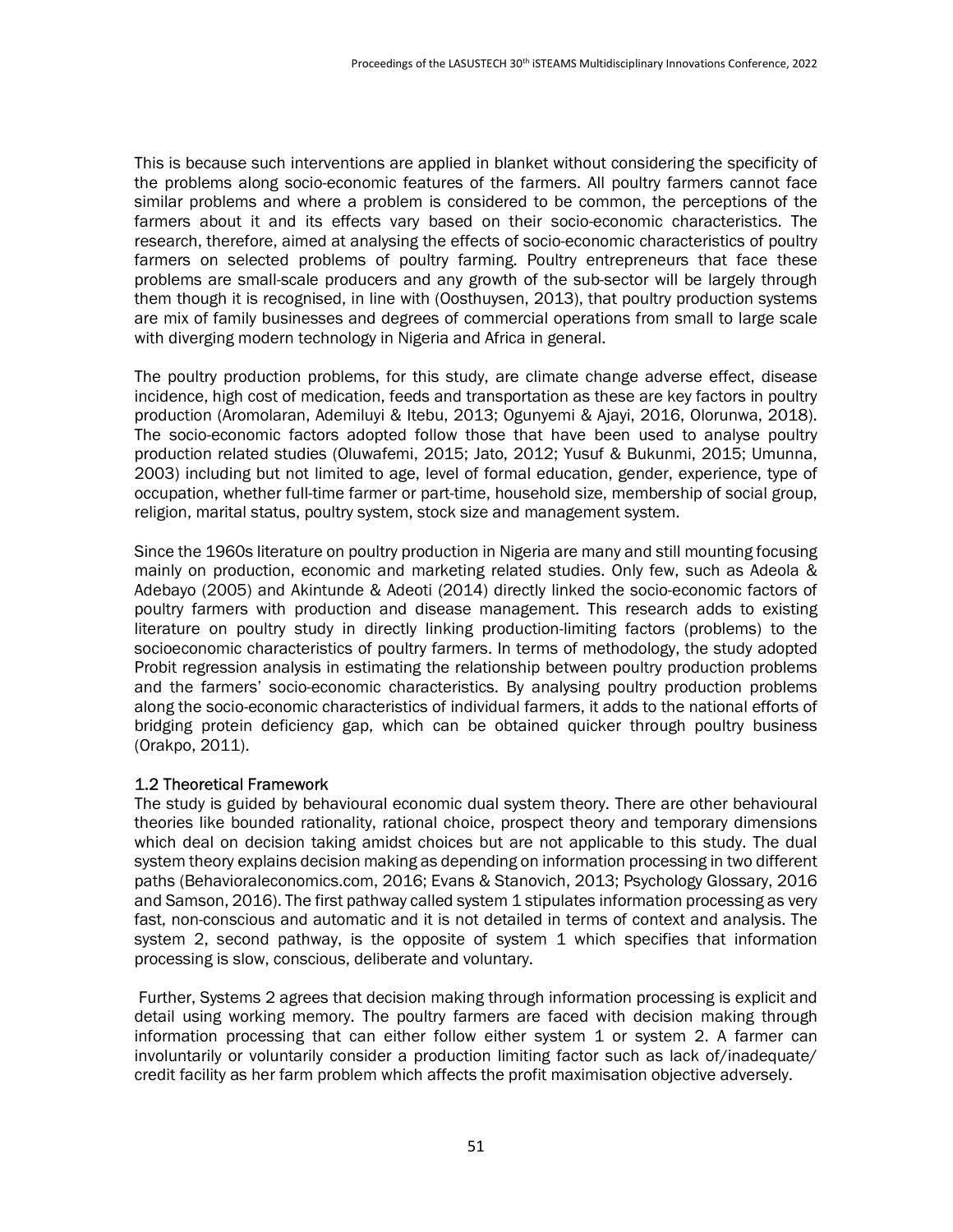On one hand, a farmer, on hearing of a production problem can say that the problem is affecting or is not affecting his farm without deliberate and conscious processing of the information in tandem with his farm peculiarities. On the other hand, the farmer can carefully, consciously and in detail, process the information, before establishing that the production problem affects or does not affect his farm. These are the two pathways, involuntary and voluntary, of establishing the perception of a poultry farmer, as an entrepreneur, on all production problems in relation to his farm output. The same explanation of dual system theory goes for any production problem at every point in time on the farm; pre-, during and post- pandemic era.

The consideration of a production limiting factor as a farm problem consciously or unconsciously is related directly to the socio-economic internal and/or external factors of the farmer. The farmer may maintain the status quo, procrastinate or not control self while taking and implementing farm decision due to system 1 or system 2 effects with implicit or explicit knowledge respectively. Whatever decision the farmer takes against any production problem will be guided by his socio-economic characteristics. The characteristics will guide the farmer more during pandemic when the production-limiting factors are aggravated.

### 2. METHODOLOGY

The study area is the southwest Nigeria and the research adopted the survey design. Two-stage sampling technique was used. At the first stage, three states: Ekiti, Lagos and Ondo were purposefully selected in the study area based on population, growing poultry business and market availability. One of the reasons for the selection of the three states is the advantage of their participation in the World Bank/State Commercial Agriculture Project. Ogun State could have been chosen but most of the farmers are close to Lagos and more or less have similar characteristics with the poultry farmers in Lagos State.

The second stage is the simple random sampling of 320 poultry farmers in the three states out of which 307 were successful for analysis. Data were collected on the socio-economic characteristics and the production problems of the farmers. Frequency distribution and percentage were used to analyse data. Maximum Likelihood estimation of Probit model was used to analyse the probability of a farmer belonging to the group that a production problem affects adversely in line with Clamara, Pena & Tuesa (2014) and Tuesa et al., (2015).

In the model, the endogenous variable is a binary response of the farmers (Yes or No) that an identified production problem affects her; taking the value of 1 or 0. Assuming that for a farmer to perceive a production problem as affecting her depends on the latent variable Y\* which is determined by the farmers' characteristics, the set of exogenous variables, that are included in the vector X<sub>i</sub>. The model is expressed as:

$$
Y_i^* = X_i \beta + \mu_i
$$
 \n $\frac{1}{2}$ 

for:  $Y_i = 1$  if  $Y_i^* > 0$ ; and  $Y_i = 0$  if  $Y_i^* \le 0$ 

where, the subscript i stands for the individual farmers,  $\beta$  is a vector of parameters and  $\mu$  is normally distributed error term with mean  $0$  and variance 1. In the model,  $Y_i$  is the critical threshold such that if  $Y_i^*$  is greater than  $Y_i$  the production liming factor is a problem of the farmer and takes on the value of 1 as stated in the model.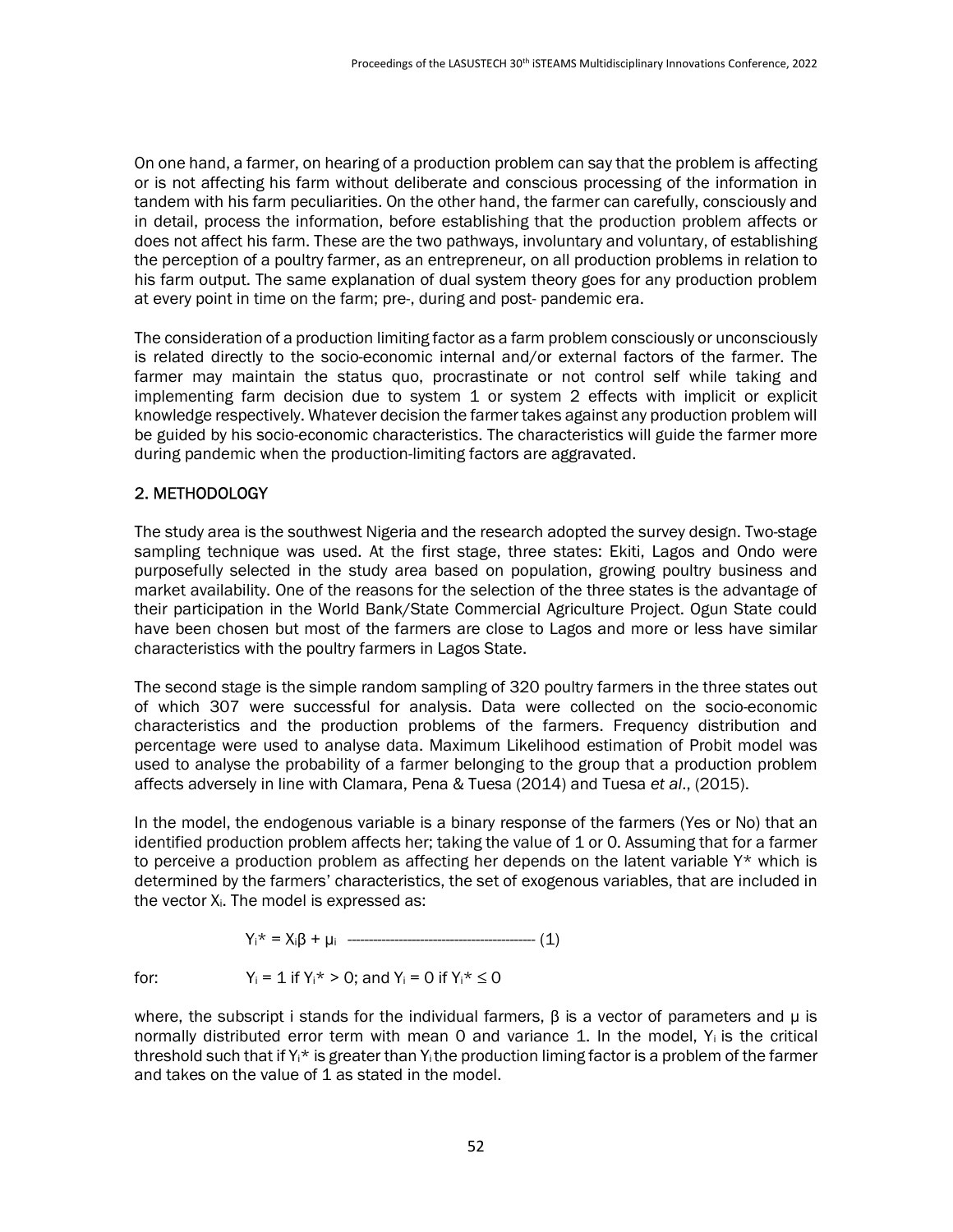Though  $Y_i$  cannot be observed and by assumption, it is normally distributed with same mean and variance. It is therefore possible to estimate the parameters,  $\beta$ , to get information on  $Y_i^*$  in terms of probability.

Thus

Pi = P (Yi = 1|X) = P(Yi ≤ Yi\*) = P(Zi ≤ βXi) = F(βXi) ------------------------------- (2)

where, Z is the standard normal variable, Z~ N(0, $\sigma^2$ ) and F =  $\left(\frac{1}{\sqrt{2\pi}}\right)\int_{-\infty}^{\beta x_i}e^{-Z^2/2}dz$  is the cumulative distribution function of a normal variable.

The socio-economic features, Xi, of the poultry farmers of interest include the following

 $X_1$  = Age of Household Head (in years).

 $X_1^2$  = Age Square

- $X_2$  = Farmer's Household Size (number of individual in each household).
- $X_3$  = Farmer's Formal Education in Years (No education = 0, Primary education = 6 years, Junior Secondary School = 9 years, Senior Secondary School = 12 years, NCE/ND = 15 years, HND/B.SC = 17 years, PGD/Master's degree = 18 years, Ph.D = 21 years).
- $X_4$  = Farmer's Gender (Dummy:  $1$  = Female,  $0$  = Male).
- $X_5$  = Farmer's Marital Status (Married Dummy:  $1$  = Married, 0 = Otherwise).
- $X_6$  = Main Occupational Group Dummy (1 = Farming, 0 = Non-Farming).
- $X_7$  = Membership of Socio Group Cooperative (Membership Dummy:  $1$  = Membership, 0 = Non-Membership).
- $X_8$  = Farmer's location (Lagos State Dummy:  $1 =$  Lagos,  $0 =$  Otherwise if Ekiti or Ondo).
- $X_9$  = Farm location (Ekiti State Dummy:  $1$  = Ekiti, 0 = Otherwise if Lagos or Ondo).
- $X_{10}$  = Poultry System (Battery Cage Dummy:  $1$  = Battery Cage, 0 = Otherwise)
- $X_{11}$  = Farming experience in Years

The coefficient represents the change in probability of a farmer having a production limiting factor as a problem, when  $X_i \in \{X\}$  change, ceteris paribus. The analysis enabled the determination of those farmers' factors that affect the likelihood of a production limiting factor as a farmer's problem by using significant coefficients. The analysis was done for each of the identified problems of poultry production.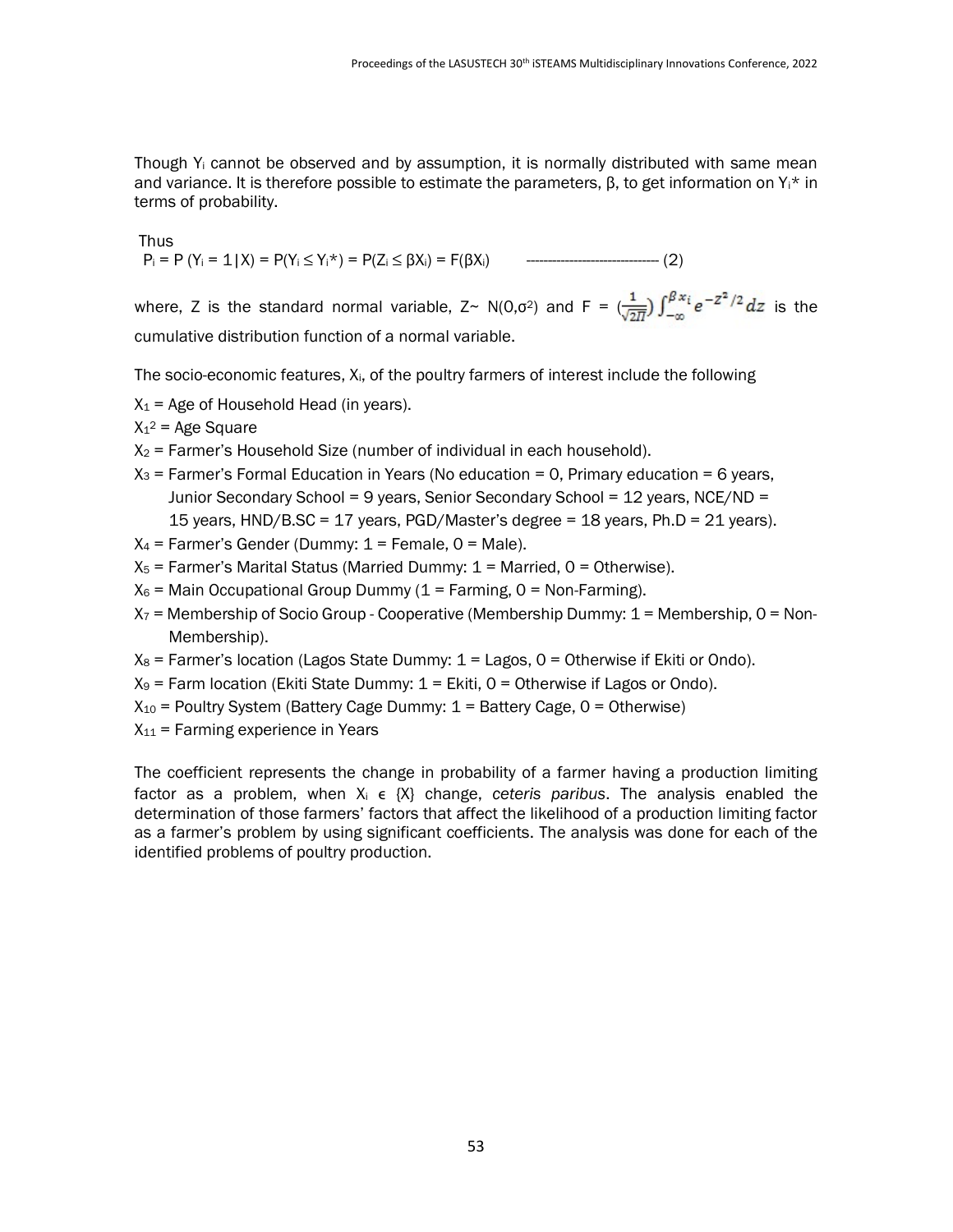### 3. RESULTS AND DISCUSSION

#### 3.1 Socio-Economic Characteristics of Respondents

Table 1 shows the socio-economic characteristics of respondents in terms of gender, marital status, age, main occupation, socio-group membership, type of production method and farming experience. From the table, 76.55 and 23.45 per cent were male and female; 36.16 and 63.84 per cent were single and married respectively. 68.73 and 31.27 per cent had farming and nonfarming as their main occupation in that order. These results are comparable with Adesiji et al. (2013) and Olorunwa (2018). On age, 0.65, 31.60, 35.83, 16.29, 12.70 and 2.93 per cent of the respondents were less than or equal to 20 years, within 21 to 30, 31 to 40, 41 to 50, 51 to 60 and greater than or equal to 61 years of age respectively. These imply that the respondents were mostly adults with families.

Moreover, 67.10% belonged to farmers' cooperative group and 32.90% did not belong to any farmer's cooperative. This implies that some farmers are yet to be part of group to harness sociocapital. It is possible that such farmers had been members of socio-group before the research survey but ceased to be members due to one reason or the other. Most of the farmers (84.36%) were using battery cage system of production while 15.64% were using deep litter system. In addition, majority of the farmers [65.47%] were of 1 to 6 years poultry experience, only 2 farmers representing 0.65% had less than 1 year experience while 23.78% had 7 to 12 years of experience with 1.63, 2.93 and 3.58 having 13 to 18, 19 to 24 and 25 to 30 years of experience. Six of the farmers, 1.95 per cent had more than 30 years of experience. The implication of this is that the farmers are knowledgeable in poultry problems such that they could report on poultry production problems as they are affected in relation to their socio-economic features.

### 3.2 Poultry Production Limiting Factors and Socio-Economic Features of the Farmers. 3.2.1 Adverse Effect of Climate Change as a Problem among the Poultry Farmers

From table 2, among the 11 factors considered to be affecting the probability of adverse effect of climate change as problem poultry famers, only two factors, farmers' location of Ekiti State dummy and type of poultry system are significant at 10% and 5% with the coefficients of -0.506 and 0.497 respectively. Going by the sign of the coefficient, poultry farmers in Ekiti State have lower probability of facing adverse effect of climate change than their counterparts in Lagos and Ondo State. This may not be unconnected with the geographical location of the states. It is noteworthy that Ekiti State is not a coastal area but Lagos and Ondo States are littoral states bounded in the south by the Atlantic Ocean. Paice and Chambers (2020) reported that air temperature is higher and more frequent in coastal areas.

Also, poultry farmers using the battery cage system have higher probability of facing adverse effect of climate change, chiefly high temperature, as a problem, as shown by the positive sign of the coefficient of 0.497. Conversely, farmers using deep litter are less likely to be experiencing adverse effect of climate change. This is due to the deep litter having the capacity to provide extra insulation in colder temperatures and extra heat from the decomposing litter. According to Liverpool-Tasie, Sanou & Tambo (2019) the more the number of times litter is changed and pen is cleaned during heat period, the less the build-up of heat on the farm; as chicken waste accumulation declines leading to reduction in methane production which exposed birds to higher temperatures in pens.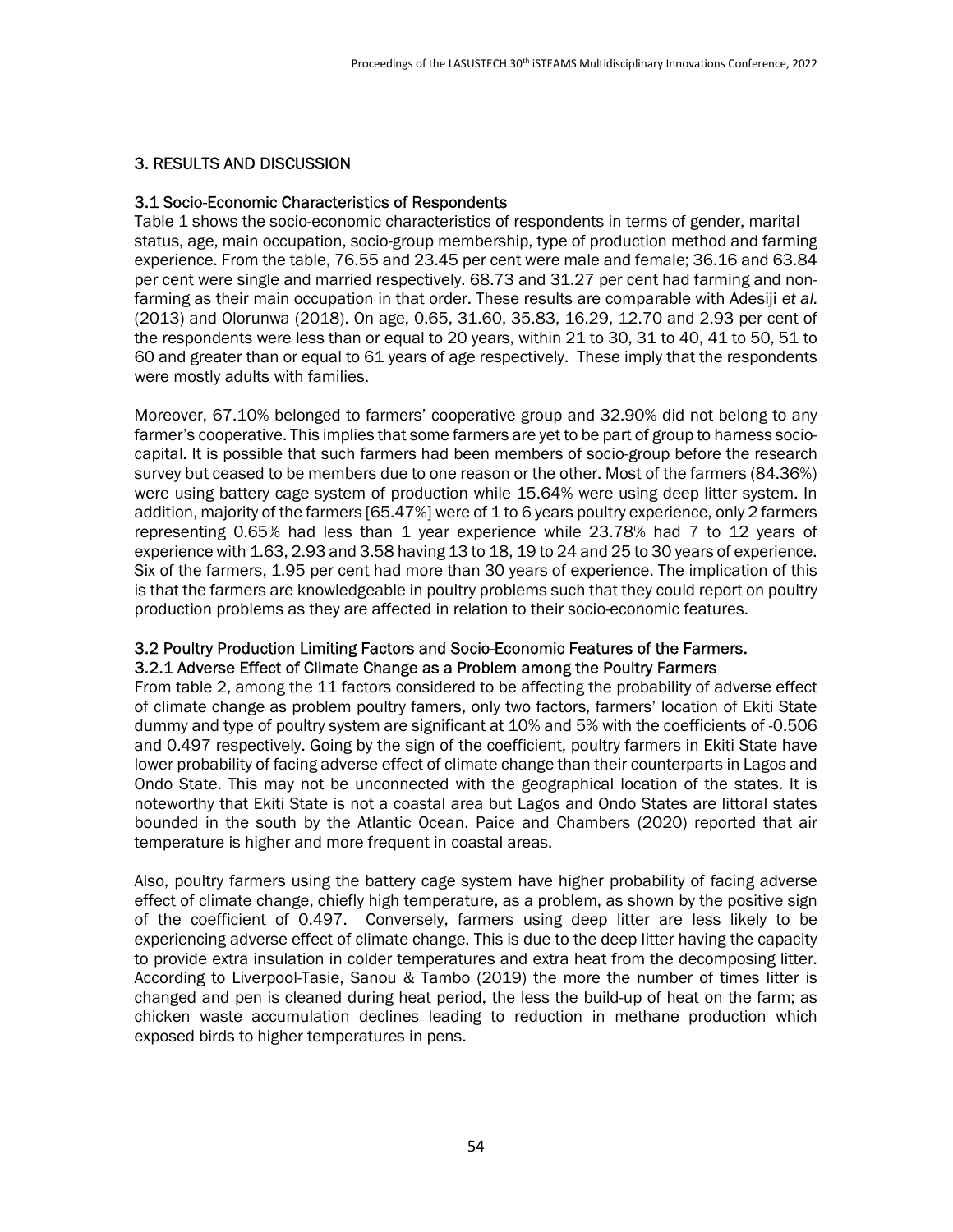| Characteristic                      | Frequency      | Per cent |
|-------------------------------------|----------------|----------|
| Gender:                             |                |          |
| Male                                | 235            | 76.55    |
| Female                              | 72             | 23.45    |
| Total                               | 307            | 100.00   |
| <b>Marital Status:</b>              |                |          |
| Single                              | 111            | 36.16    |
| Married                             | 196            | 63.84    |
| Total                               | 307            | 100.00   |
| Main Occupation:                    |                |          |
| Farming                             | 211            | 68.73    |
| Non-farming                         | 96             | 31.27    |
| Total                               | 307            | 100.00   |
| Age (years)                         |                |          |
| $\leq 20$                           | $\overline{2}$ | 0.65     |
| $21 - 30$                           | 97             | 31.60    |
| $31 - 40$                           | 110            | 35.83    |
| $41 - 50$                           | 50             | 16.29    |
| $51 - 60$                           | 39             | 12.70    |
| $\geq 61$                           | 9              | 2.93     |
| Total                               | 307            | 100.00   |
| <b>Membership of Cooperative:</b>   |                |          |
| Membership                          | 206            | 67.10    |
| Non-membership                      | 101            | 32.90    |
| Total                               | 307            | 100.00   |
| Type of Production method:          |                |          |
| Deep litter                         | 48             | 15.64    |
| Battery cage                        | 259            | 84.36    |
| Total                               | 307            | 100.00   |
| Poultry farming experience (years): |                |          |
| $\leq 1$                            | $\overline{2}$ | 0.65     |
| $1 - 6$                             | 201            | 65.47    |
| $7 - 12$                            | 73             | 23.78    |
| $13 - 18$                           | 5              | 1.63     |
| $19 - 24$                           | 9              | 2.93     |
| $25 - 30$                           | 11             | 3.58     |
| $> 30$                              | 6              | 1.95     |
| Total                               | 307            | 100.00   |

Source: Field Survey (2019)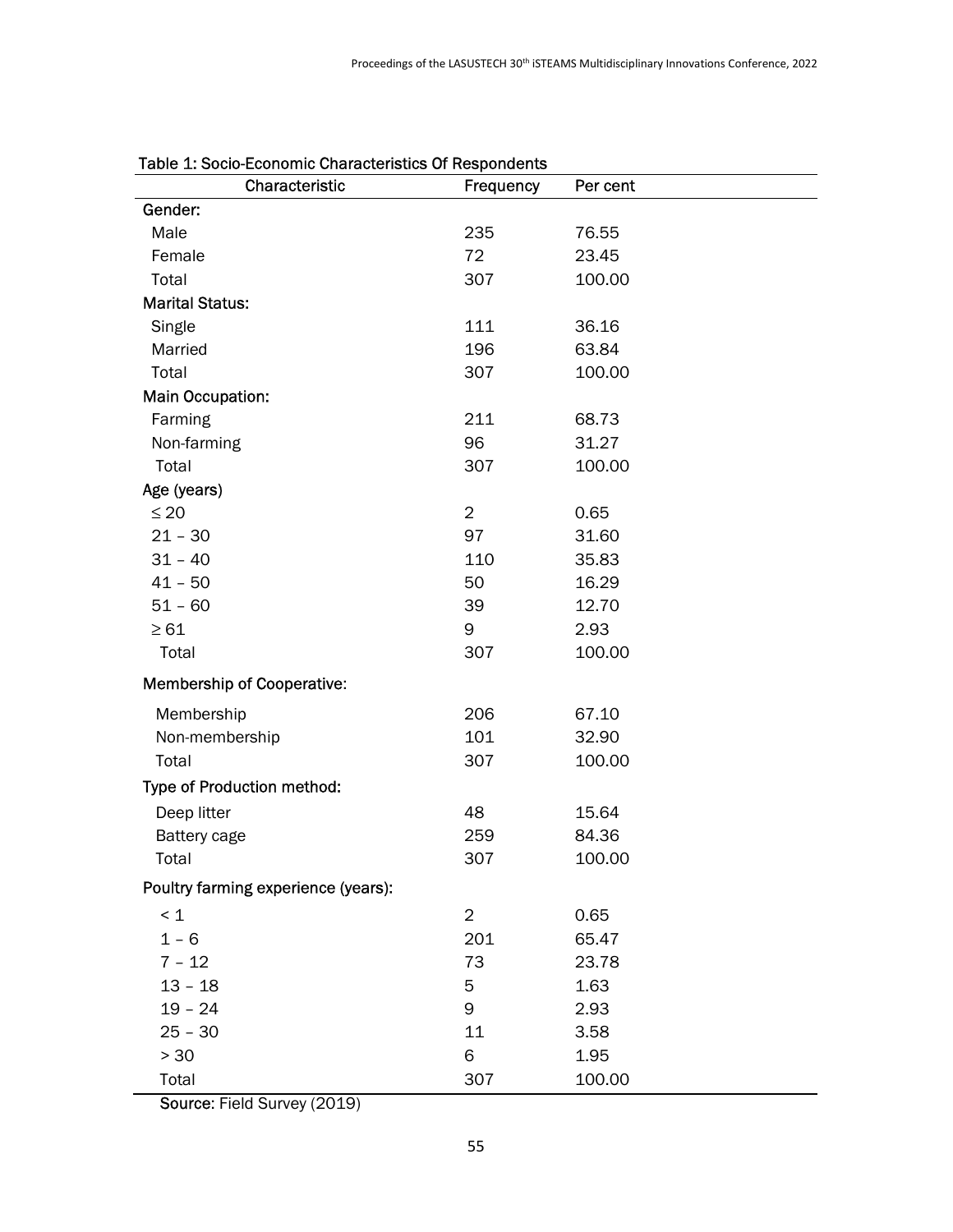#### 3.2.2 Disease Incidence, High Cost of Transportation and Feeds as Problems among the Poultry **Farmers**

For disease incidence, according to Table 2, only the coefficients of membership of socio-group and farming experience of -0.705 and -0.035 respectively are significant at 1% and 10% respectively. These means that being a member of a socio-economic group reduces the probability of farmers having disease incidence as a problem and that an increase in the years of experience of farmers declines their probability of facing disease incidence as production limiting factor. Through socio-economic group, farmers have the opportunity of sharing knowledge on poultry management that include disease prevention and control. In addition, farmers acquire more skills on disease prevention and control as year of experience increases.

From the regression results on high cost of transportation as shown in table 2, only membership of cooperative is significant at 1% level with a coefficient of -0.525. This indicates that farmers that are members of cooperative, a socio-economic group, have lower probability of having high cost of transportation as a problem than their counterparts, those that are not members of socioeconomic group. This reason for this is that with group membership, farmers can easily buy inputs in bulk as a group and distribute according to individual farmer's purchase bookings.

| <b>Factors</b>                               | Climate<br>Change<br>adverse<br>effect    | <b>Disease</b><br>incidence | High of<br>transportation<br>Cost  | High cost<br>of feeds<br>Cost             | High cost<br>of drugs    |
|----------------------------------------------|-------------------------------------------|-----------------------------|------------------------------------|-------------------------------------------|--------------------------|
|                                              | <b>Coefficient</b><br>(P>/ <sub>Z</sub> ) | Coefficient<br>(P>/Z)       | Coefficient<br>(P>/ <sub>Z</sub> ) | <b>Coefficient</b><br>(P>/ <sub>Z</sub> ) | Coefficient<br>(P>/Z)    |
| Age $(X_1)$                                  | 0.067<br>(0.315)                          | 0.084(0.144)                | 0.069<br>(0.176)                   | 0.061<br>(0.261)                          | 0.156<br>$(0.014)$ **    |
| Age Square<br>$(X_1^2)$                      | $-0.001$<br>(0.202)                       | $-0.001(0.256)$             | $-0.001$<br>(0.256)                | $-0.001$<br>(0.340)                       | $-0.002$<br>$(0.018)$ ** |
| Farmer's<br>Household<br>Size $(X_2)$        | 0.039<br>(0.554)                          | $-0.003(0.965)$             | 0.038<br>(0.470)                   | 0.026<br>(0.647)                          | 0.043<br>(0.427)         |
| Farmer's<br>Formal<br>Education $(X_3)$      | $-0.150$<br>(0.199)                       | 0.060(0.512)                | 0.081<br>(0.310)                   | 0.098<br>(0.253)                          | 0.108<br>(0.193)         |
| Farmer's<br>Gender $(X_4)$                   | 0.404<br>(0.169)                          | 0.330(0.159)                | $-0.128$<br>(0.511)                | $-0.013$<br>(0.951)                       | $-0.063$<br>(0.752)      |
| Farmer's<br><b>Marital Status</b><br>$(X_5)$ | 0.217<br>(0.480)                          | $-0.136(0.592)$             | $-0.312$<br>(0.178)                | $-0.126$<br>(0.611)                       | $-0.205$<br>(0.389)      |
| Main<br>Occupational<br>Group $(X_6)$        | 0.049<br>(0.833)                          | 0.300(0.160)                | 0.339<br>(0.067)                   | 0.400<br>(0.052)                          | 0.402<br>$(0.033)*$      |
| Membership of<br>Cooperative<br>$(X_7)$      | $-0.395$<br>(0.089)                       | $-0.705$<br>$(0.001)$ ***   | $-0.525$<br>$(0.003)$ ***          | $-0.726$<br>$(0.000)$ ***                 | $-0.326$<br>(0.066)      |

| Table 2: Regression Results of the Effects of Socio-Economic Features of Poultry |
|----------------------------------------------------------------------------------|
| Farmers on Selected Production Limiting Factors or Problems.                     |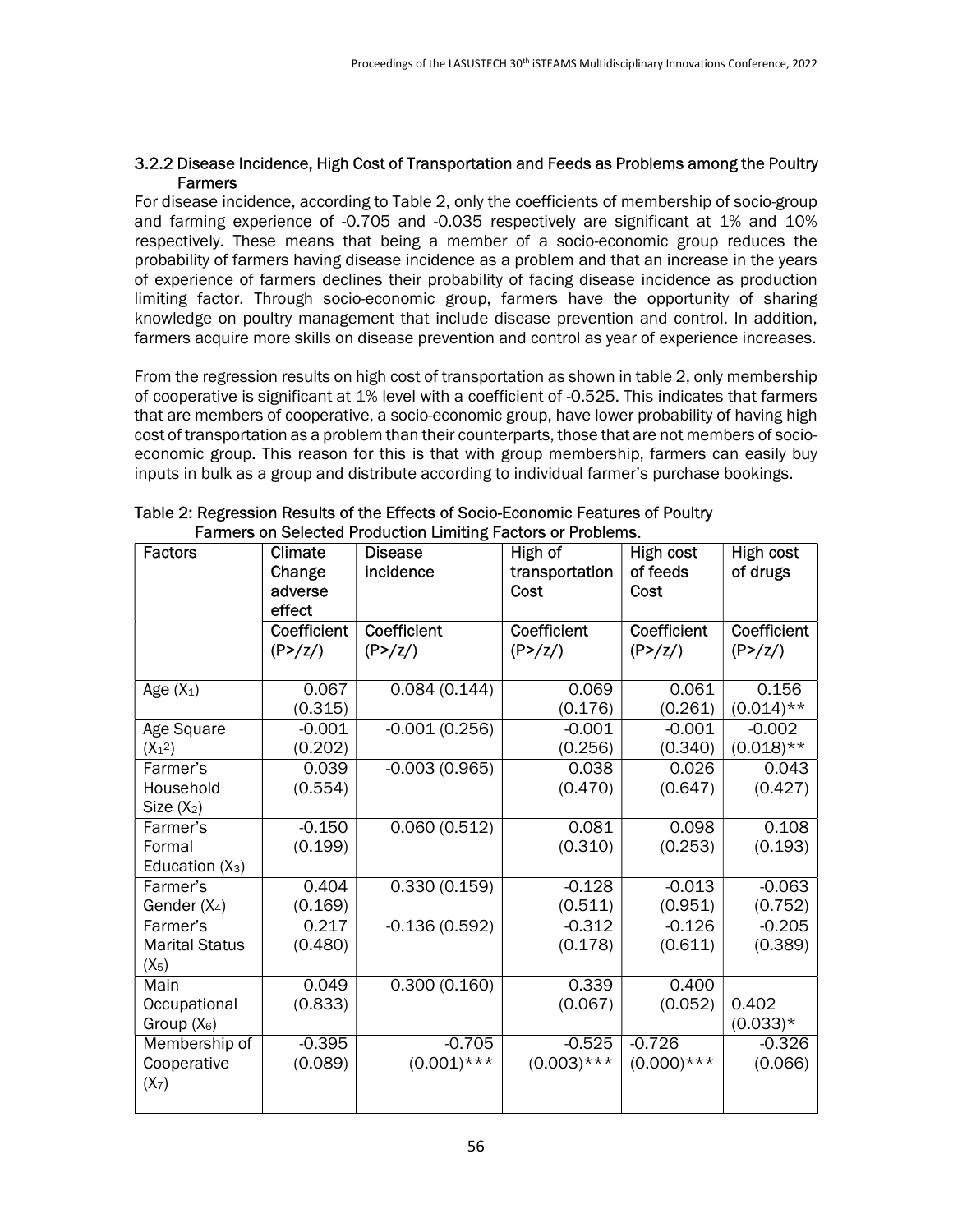| <b>Factors</b>     | Climate            | <b>Disease</b>      | High of             | <b>High cost</b>    | <b>High cost</b>    |
|--------------------|--------------------|---------------------|---------------------|---------------------|---------------------|
|                    | Change             | incidences          | transportation      | of feeds            | of drugs            |
|                    | adverse            |                     | Cost                | Cost                |                     |
|                    | effect             |                     |                     |                     |                     |
|                    | <b>Coefficient</b> | <b>Coefficient</b>  | <b>Coefficient</b>  | <b>Coefficient</b>  | Coefficient         |
|                    | (P>/Z)             | (P>/ <sub>Z</sub> ) | (P>/ <sub>z</sub> ) | (P>/ <sub>Z</sub> ) | (P>/ <sub>2</sub> ) |
| Farmer's           | 0.141              | $-0.220(0.328)$     | $-0.144$            | 0.113               | 0.023               |
| location $(X_8)$ - | (0.647)            |                     | (0.479)             | (0.605)             | (0.912)             |
| Lagos State        |                    |                     |                     |                     |                     |
| Dummy              |                    |                     |                     |                     |                     |
| Farmer's -         | $-0.506$           | $-0.127(0.573)$     | $-0.162$            | 0.030               | $-0.117$            |
| location $(X_9)$ - | $(0.044)$ *        |                     | (0.420)             | (0.890)             | (0.561)             |
| <b>Ekiti State</b> |                    |                     |                     |                     |                     |
| Dummy              |                    |                     |                     |                     |                     |
| Poultry System     | 0.497              | $-0.114(0.566)$     | $-0.037$            | 0.024               | $-0.083$            |
| $(X_{10})$         | $(0.025)$ **       |                     | (0.838)             | (0.899)             | (0.646)             |
| Farming            | 0.005              | $-0.035$            | $-0.021$            | $-0.028$            | $-0.019$            |
| experience         | (0.779)            | $(0.033)*$          | (0.137)             | (0.081)             | (0.208)             |
| $(X_{11})$         |                    |                     |                     |                     |                     |
| Constant           | 0.241              | $-0.441(0.717)$     | $-0.719$            | $-0.431$            | $-2.707$            |
|                    | (0.861)            |                     | (0.511)             | (0.712)             | (0.044)             |
| Model              |                    |                     |                     |                     |                     |
| Features:          |                    |                     |                     |                     |                     |
| Loglikelihood      | $-91.441$          | $-135.976$          | $-170.494$          | $-144.221$          | $-164.408$          |
| No. of             | 307                | 307                 | 307                 | 307                 | 307                 |
| Observation        |                    |                     |                     |                     |                     |
| LR Chi Square      | 26.64              | 34.18               | 25.03               | 31.14               | 29.52               |
| (12)               |                    |                     |                     |                     |                     |
| Prob > Chi         | 0.009              | 0.001               | 0.015               | 0.002               | 0.003               |
| Square             |                    |                     |                     |                     |                     |
| Pseudo R-          | 0.127              | 0.112               | 0.068               | 0.097               | 0.082               |
| Square             |                    |                     |                     |                     |                     |

Level of Significant: \*Significant at 10% \*\*Significant at 5% \*\*\*Significant at 1% Source: Field Survey (2019)

This will accord the poultry farmers lower unit cost of transportation for all inputs purchased in bulk, which would not have been possible individually as the farmers are mostly small to medium scale farmers.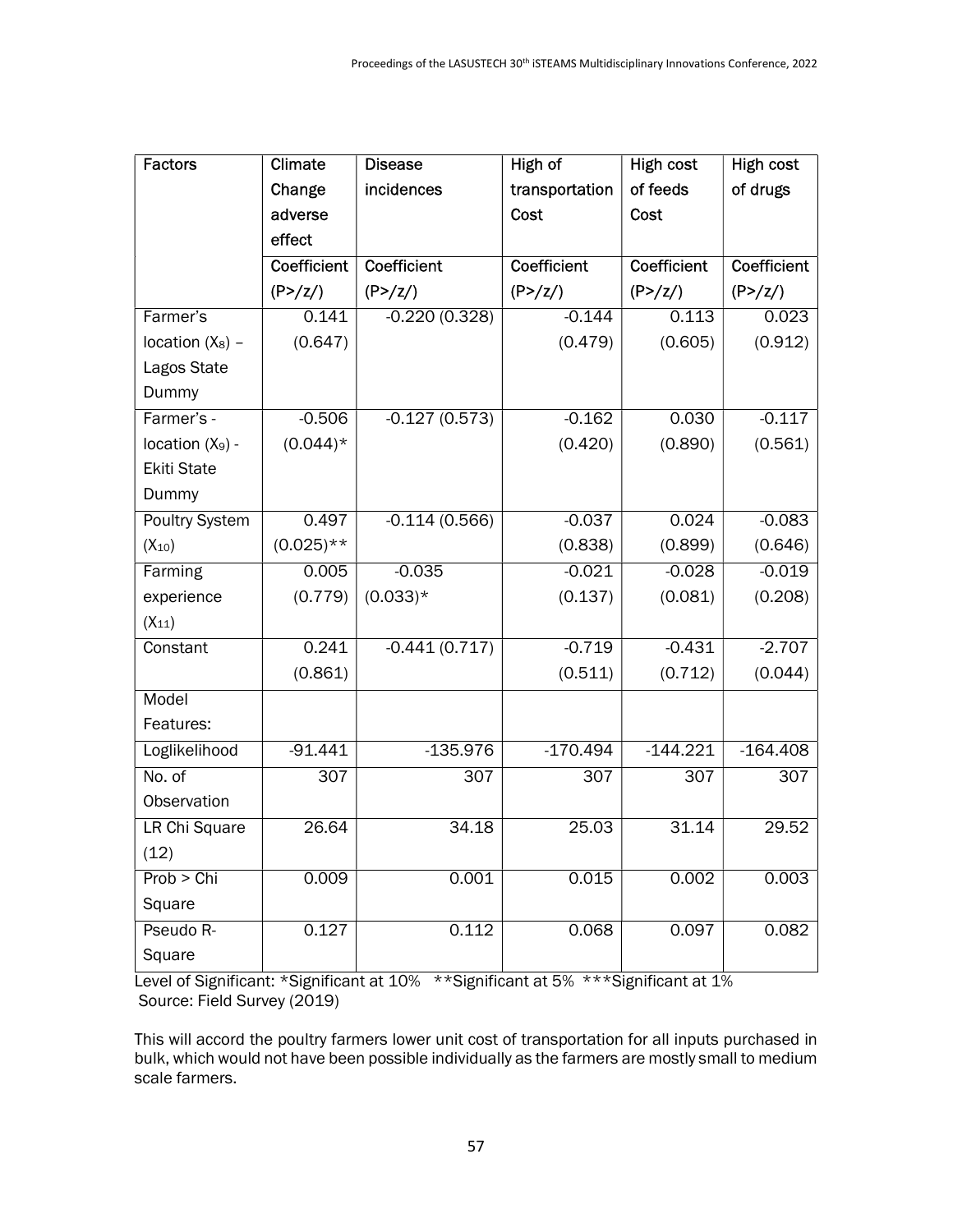Similarly, on high cost of feeds, only the coefficient of membership of socio-economic group is significant at 1% level with the value -0.726. This implies that farmers that are members of socio-economic group have lower probability of having high cost of feeds as a production challenge if compared with those that are not members of socio-economic group. Through sociogroup, farmers do interact and exchange information on available poultry feeds, their sources and where to get the feeds at cheaper cost. Farmers do teach one another how to compound feeds that can serve the farm profitably. Farmers can also buy as a group to take advantage of reduced unit cost through bulk purchase. This is line with Alho (2015) and Shiferaw & Muricho (2011) that membership of cooperative enhances farmers access to input and output markets.

3.2.3 High cost of drugs as problem among the poultry farmers: Also from table 2, among all the variables considered to explain the variation of high cost of drugs as a problem among the poultry farmers, age and main occupation of farmers with coefficients of 0.156 and 0.402 are the only significant variables at 5% and 10% levels respectively. An increase in age of farmers increases the probability of the farmers having high cost of drugs as problem. However, considering age square that has negative coefficient of -0.002 and significant at 5% level, older farmers are less likely to have high cost of drugs as problem. More attention would need to be given to younger farmer who are less experienced in drug procurement.

Moreover, a respondent having poultry farming as main occupation increases the probability of having high cost of drugs as production problem. A farmer that is into poultry farming, as main occupation, will incur more cost on drugs due to higher scale and frequency of operation than farmers that engage in poultry farming on part-time basis or as secondary source of income.

#### 4. CONCLUSION

The study reveals that majority of the poultry farmers are male and adults with varying level of farming experience and a number of production limiting factors are confronting poultry farmers in southwest Nigeria. The poultry production problems of the farmers considered in the study are adverse effect of climate change that breeds warmer temperature, disease incidence, high cost of transportation, high feeds cost and high cost of drugs. The study shows that these challenges vary among the farmer along their socio-economic features. Farmers in Ekiti State have lower likelihood of facing the problem of climate change than those in the other two littoral states, Ondo and Lagos. Similarly, farmers using battery cage system have higher likelihood of facing adverse effect of climate change, such as higher temperature, than the farmers using deep litter system.

The likelihood of having disease incidence declines with membership of socio-group and increase in years of experience among the poultry farmers. In addition, poultry farmers that are members of socio-economic group, like cooperative, are less likely to have high transportation cost and high cost of feeds as problems. Though the probability of having high cost of drugs as production problem increases with age of farmers, older farmers are less likely to have the problem and farmers that have poultry production as main occupation have higher probability of having high cost of drugs than those that are into poultry farming as secondary occupation. From the study, deep litter system of production should be encouraged among poultry farmers to reduce the adverse effects of climate change, most especially higher temperature.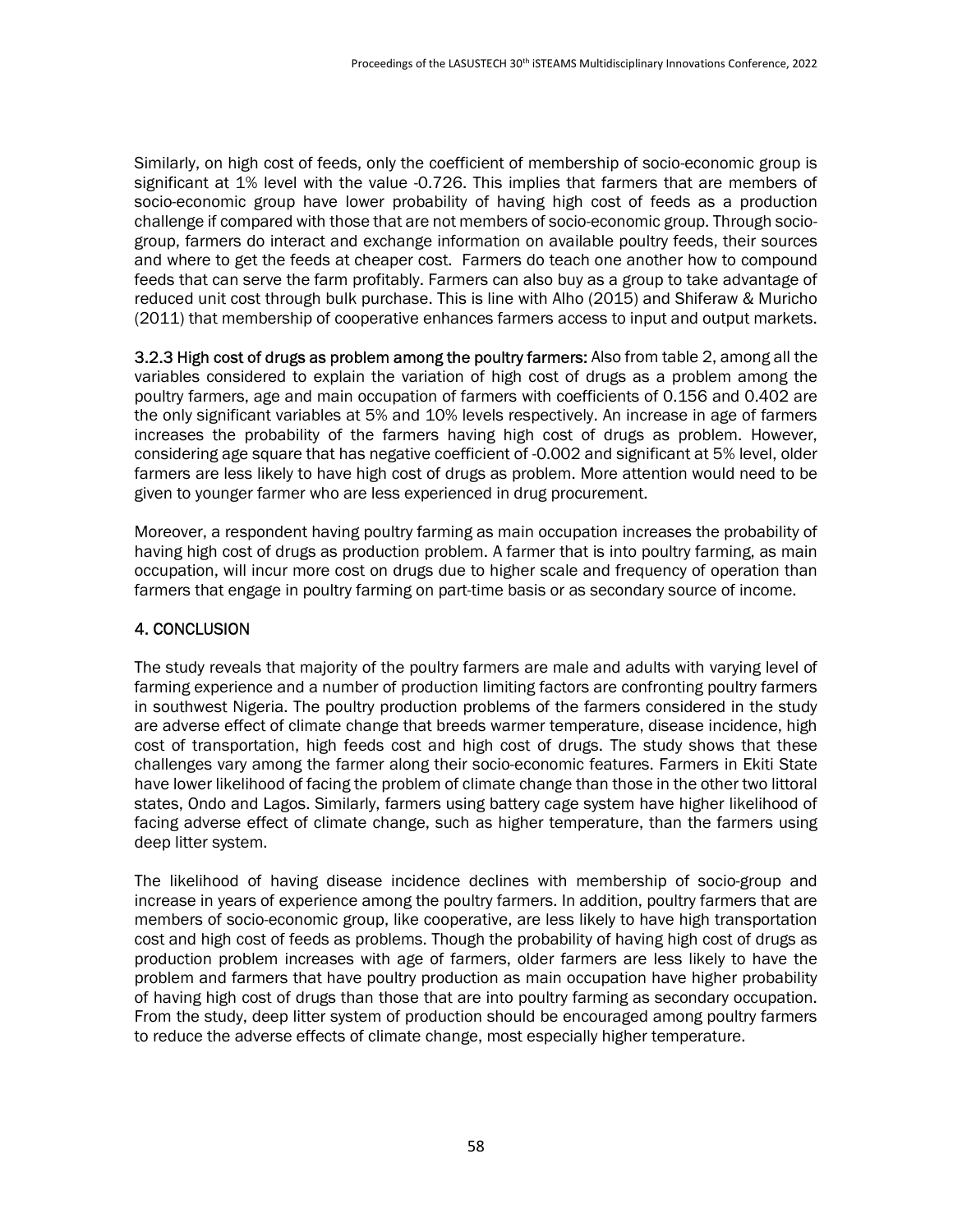Poultry farmers in the coastal states, Ondo and Lagos, should be aware that they are more prone to the adverse effect of climate change than those in Ekiti state for necessary mitigating measures. Cooperative membership should be encouraged among the poultry farmers to reduce transportation cost and disease incidence on farms. Also, poultry drug related assistance should be given to the farmers that engage in the enterprise as main occupation; this requires identifying poultry farmers that are into the enterprise as main occupation in the sub-region and given priority over those that are into poultry production as secondary occupation. Similar study should be conducted to establish the relationship between farmers' socio-economic features and the impact of pandemic on their business.

#### Acknowledgement

The Tertiary Education Trust Fund (TETFund), Federal Capital Territory, Abuja is appreciated for providing funding support for the research through the Lagos State University of Science and Technology (formerly Lagos State Polytechnic), Ikorodu, Lagos Nigeria.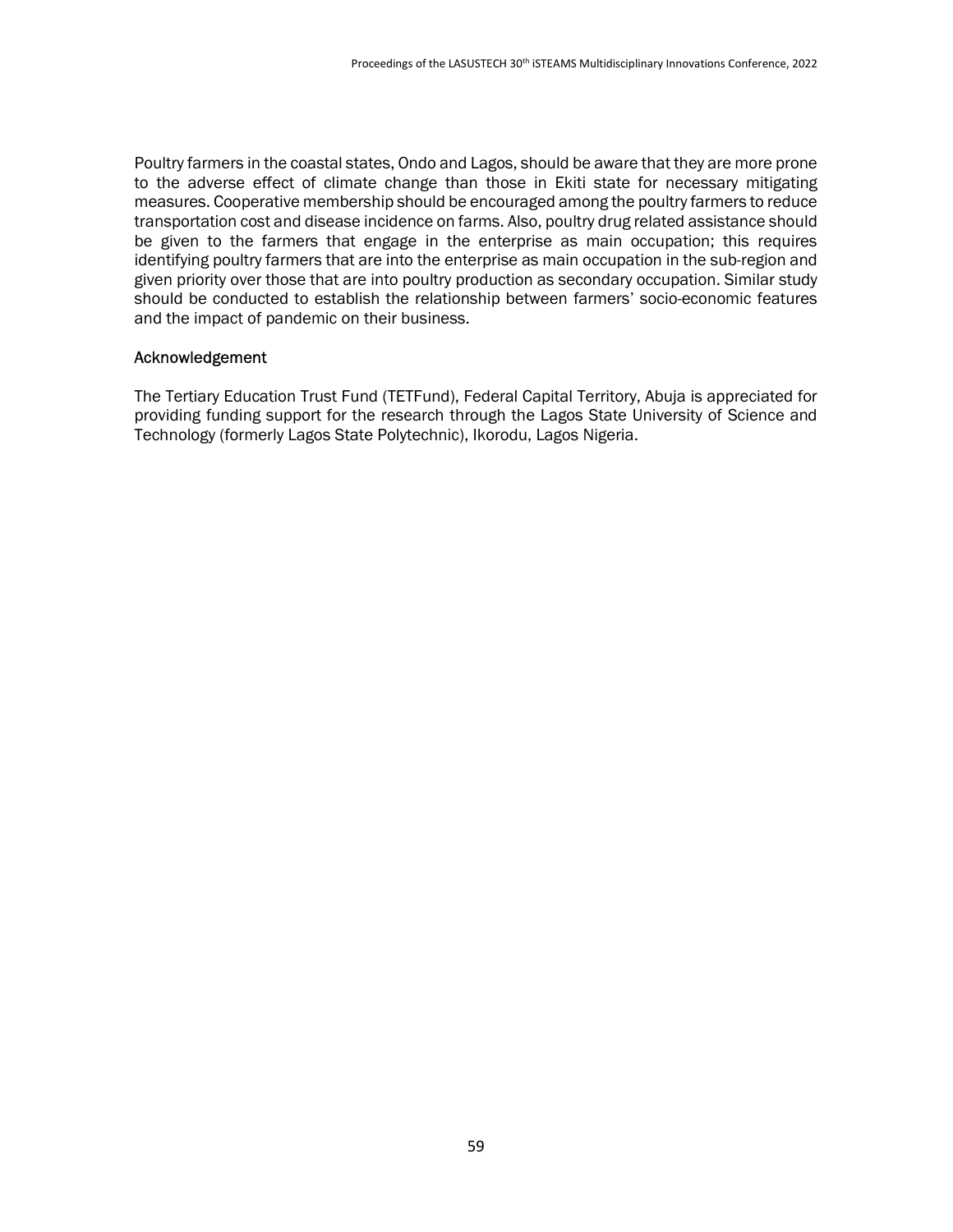#### **REFERENCES**

- 1. Adebayo, O. O. & Adeola, R. G. (2005). Socio-economic factors affecting poultry farmers in Ejigbo Local Government Area of Osun State. Journal of Human Ecology, 18(1): 39-41.
- 2. Adeite, A. (2022). 5 interesting facts about poultry farming in Nigeria. Retrieved April 1, 2022 from https://babbangona.com/5-interesting-facts-about-poultry-farming-innigeria/.
- 3. Adeola, R. G. & Adebayo, O. O. (2005). Socio-economic factors affecting poultry farmers in Ejigbo Local Government Area of Osun State. Journal of Human Ecology, Vol. 18(10: 39-41.
- 4. Adesiji, G. B., Tyabo. I. S., Bolarin, O., Ibrahim, M. & Baba, S. T. (2013). Effects of Climate Change on Poultry Production in Ondo State, Nigeria. Ethiopian Journal of Environmental Studies and Management. Vol. 6(3): 242-248.
- 5. Akintunde, O. K. & Adeoti, A. I. (2014). Assessment of factors affecting the level of Poultry disease management in Southwest Nigeria. Trends in Agricultural Economics 7(20): 41-56. Asian Network for Scientific Information.
- 6. Akinfiresoye W. A. & Agbetoye L. A. S. (2013). Evaluation of farm machinery usage and maintenance in Ondo state, Nigeria. International Journal of Agri Science Vol. 3(11):807- 813, Retrieved October 1, 2019 from www.inacj.com.
- 7. Alabi, R. A., Tariuwa, I. O., Onomolease, P. E. A., Mafimisebi, A., Isa, T. A., Esobhawan, A. O. & Oviasogie, D. I. (2000). Risk management in poultry enterprises in Edo State through insurance scheme. Proceedings of the 5<sup>th</sup> Annual Conference of Animal Science Association of Nigeria, Sept. 19-22, Port Harcourt, Nigeria, Pp. 182-184.
- 8. Alho, E. (2015). Farmers' self-reported value of cooperative membership: evidence from heterogeneous business and organization structures. Agricultural and Food Economics Vol. 3(23). https://doi.org/10.1186/s40100-015-0041-6.
- 9. Aromolaran, A. K., Ademiluyi, I. O. & Itebu, O. J. (2013). Challenges of small poultry farmers in layer production in Ibadan, Oyo State. Global Journal of Science Frontier Research. Vol. 13 No. 2-D. Retrieved Aug. 20, 2016 from www.journalofscience.org/index.php/GJSFR/article/view/776/644.
- 10. Behavioraleconomics.com (2016). Dual system theory. Retrieved Sept. 20 2016 from www.behahioraleconomics.com/mini-encyclopedia-of-be/dual-system-theory.
- 11. Bola-Badmus, H. (2020). When Federal Roads Become Perilous. Nigerian Tribune, Feb. 11. Retrieved March 5, 2020 from https://tribuneonlineng.com/when-federal-roadsbecome-perilous/.
- 12. Carter, M. (2005). Problems with poultry. Retrieved Sept. 20, 2016 fromwww.tilztearfund.org/en/resources/publications/footsteps.
- 13. Clamara, N., Peña. X. & Tuesta, D. (2014). Factors that Matter for Financial Inclusion: Evidence from Peru. Working Paper No. 14/09 Madrid, Feb. BBVA Research. Retrieved March 20, 2016 from socialprotectionet.org/sites/default/files/factors\_that.pdf.
- 14. Dayo Adetiloye Businees Hub (2022). Executive summary of poultry business plan. Retrieved March 20, 2022 from https://www.dayoadetiloye.com/executive-summaryof-poultry-business-plan/.
- 15. Das, O. (2015). Problems of Rural Farmer: A Case Study Based on the Lowphulabori Village under the Raha Block Development Area of Nagaon District, Assam. IOSR Journal of Humanities and Social Science (IOSR-JHSS) Vol. 20, Issue 1, Ver. IV (Jan.), PP 40-43. Retrieved March 2, 2010 from www. http://www.iosrjournals.org/iosrjhss/papers/Vol20-issue1/Version-4/G020144043.pdf.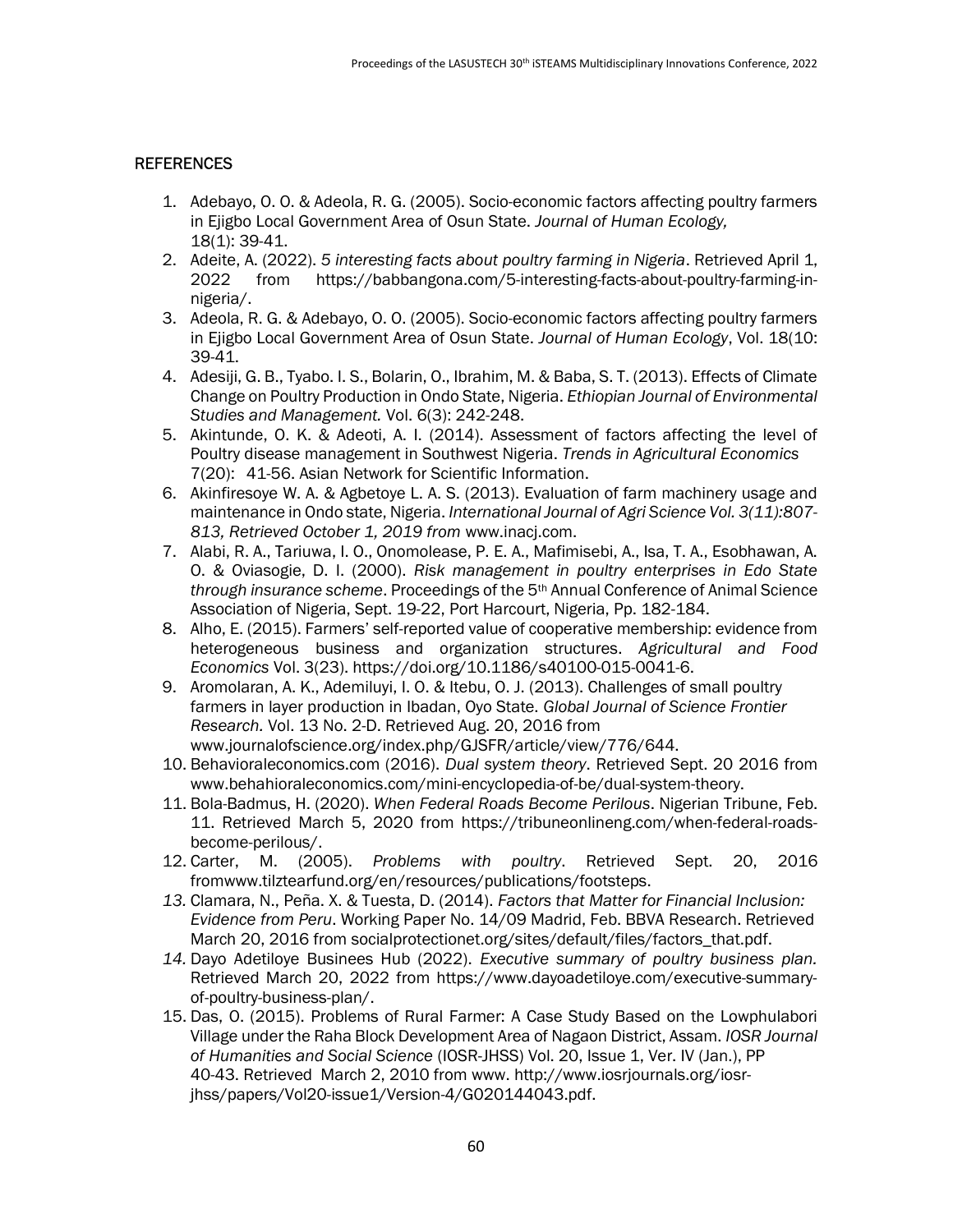- 16. Evans, J. St. B. T. & Stanovich, K. E. (2013). Dual-Process Theories of higher cognition: Advancing the debate. Perspectives of Psychology Science 8(3): 223-241.Retrieved Oct. 10, 2016 from www.scottbarrykaufman.com/wp-content/uploads /2014 /04 /dual.
- 17. Food and Agricultural Organisation (2020). Capital in commercial aquaculture ventures in sub-Saharan Africa. Chapter 2. Retrieved March 4, 2020 from http://www.fao.org/3/y4206e/y4206e04.htm#TopOfPage.
- 18. Jamali, M. B., Soomro, H. J., Halepoto, A. H., Hashmi, M. A. & Shaikh, F. M. (2011). Problems faced by the poultry industry in Pakistan. Australian Journal of Business and Management Research. Vol. 1(8): 96 – 100.
- 19. Jato, N. A. (2012). Economics and social characteristics of registered poultry egg producers in Ilorin, Kwara State. Russian Journal of Agricultural and Socio-economic Science, No. 11(11). Retrieved Sept. 10, 2016 from http:/rjoas-com/issue-2012- 11fio3100-article-2012-03.pdf.
- 20. Liverpool-Tasie, L. S. O, Sanou, A. & Tambo, J. A. (2019). Climate change adaptation among poultry farmers: evidence from Nigeria. Climatic Change. Pp 1-18. Retrieved March 4, 2020 from DOI: 10.1007/s10584-019-02574-8.
- 21. Meta Economics Consulting Group (2013). Electricity Supply Issues for Farmers: Report to the Consumer Advocacy Panel. Feb. Retrieved October 2, 2019 from https://energyconsumersaustralia.worldsecuresystems.com/grants/442/AP-442- Meta-Economics-Farmers-electricity-supply-report.pdf.
- 22. Naira Land Forum (2020). 10 cities with the best road infrastructure in Nigeria. Retrieved March 7, 2020 from https://www.nairaland.com/3627472/10-cities-bestroad- infrastructure.
- 23. Obidike, N. A. (2011). Rural farmers' problems accessing agricultural information: A case study of Nsukka Local Government Area of Enugu State, Nigeria. Library Philosophy and Practice. Retrieved Sept 10, 2016 from http://unlib.unl.edu/LPP/. ISSN 1522-0222.
- 24. Ogunyemi, O. I. & Ajayi, T. B. (2016). Knowledge Sharing and Allocative Efficiency of Poultry Farmers in Southwest Nigeria. International Journal of Agriculture, Forestry and Fisheries. Vol. 4, No. 4, pp. 27-35. Available: http://www.openscienceonline.com/journal/ijaff ISSN: 2381-4365 (Print); ISSN: 2381-

4373.

- 25. Olorunwa, O. J. (2018). Economic Analysis of Broiler Production in Lagos State Poultry Estate, Nigeria. Journal of Investment and Management. Vol. 7, (1), pp. 35-44. doi: 10.11648/j.jim.20180701.15.
- 26. Oluwafemi, R. A. (2015). Socio-economic characteristics of village poultry farmers in Ovia North East Local Government Area of Edo State, Nigeria and their production constraints. International Journal of Life Science and Engineering. Vol. 1(4), Pp 132- 139. Retrieved Sept. 5, 2016 from www. aiscience.org/journal/ijlse.
- 27. Oosthuysen, P. (2013). Opportunities and Challenges for poultry production in sub-Saharan Africa. Retrieved Sept. 20. 2016 from www.wattagnet.com/articles/17306./157993.html.
- 28. Orakpo, E. (2011). Poultry business is risky but lucrative by Onabowale, B. Vanguard News, June 6. Retrieved Oct. 12, 2016 from www.vanguardngr.com/2011/06/poultrybusiness-is-risky-but-lucrative-onabowale.
- 29. Osakwe, P. N. (2017). Unlocking the potential of the power sector for industrialization and poverty alleviation in Nigeria. UNCTAD Research Paper No. 6. UNCTAD/SER. RP/ 2017/6/REV.1. Retrieved January 4, 2020 from https://unctad.org/en/PublicationsLibrary/ser-rp-2017d6\_en.pdf.